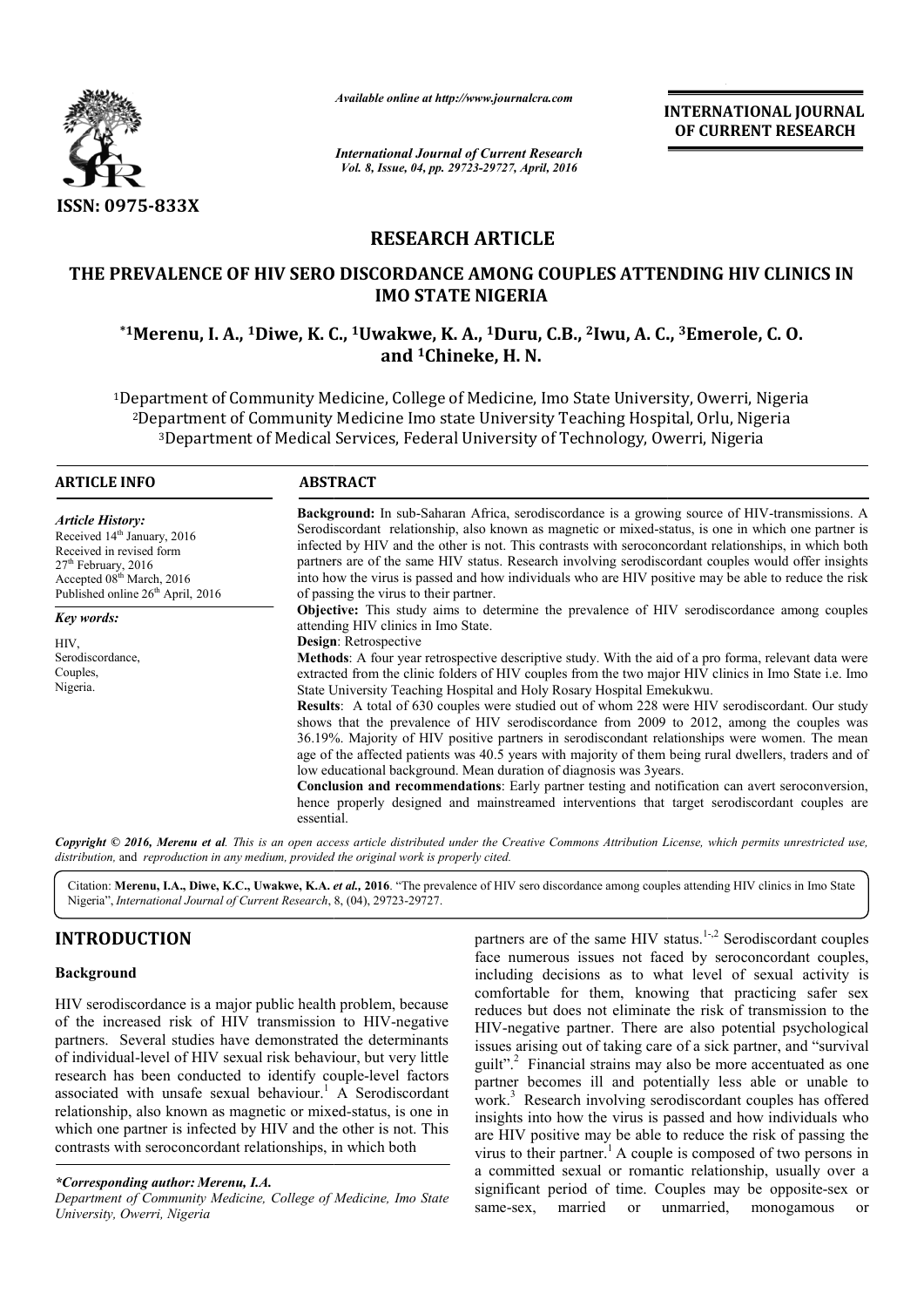nonmonogamous, and cohabitating or living apart and may or may not have children.<sup>1</sup> In terms of HIV/AIDS, couples may be either HIV seroconcordant, with both members being either sero-positive or seronegative, or HIV serodiscordant, with the partners having different serostatuses. For most couples, HIV/AIDS raises two paramount concerns: the risk of HIV transmission and the likelihood of illness of one or both partners.<sup>1-3</sup>

Couples in which both partners believe themselves to be HIVnegative have it as their challenge to remain that way. Statistically, most couples worldwide are seroconcordantseronegative, especially in populations and regions that do not have a high level of HIV seroprevalence. These couples may be the least likely to practice safer sex consistently with each other, particularly if they have agreed to be sexually monogamous or if they want children. Such couples may feel little incentive to put up with the more unpleasant demands of safer sex and, indeed, may find that issues involved with avoiding the exchange of bodily fluids damages the quality of their sexual and personal lives.<sup>1</sup> Shared HIV-negative status may also encourage a couple to remain together rather than face the risk of infection from partners of unknown status.<sup>1</sup> If both partners who believe themselves to be in a seroconcordant-seronegative relationship are indeed HIVnegative and remain so over time, then HIV/AIDS poses little direct risk to them. However, some people do not know their actual serostatus but simply presume themselves to be uninfected based on their personal histories or prior HIV test results. A lack of knowledge about HIV transmission and psychological denial may lead some people to underestimate their likelihood of infection. One member of the couple may become infected by sexual activity outside the relationship or by other routes, such as injecting drug use, blood transfusions, or occupational exposure. A member of a couple who becomes infected during the course of a relationship may unknowingly pass HIV along to his or her partner. Even if one-half of the couple knows him- or herself to be infected, he or she may find it difficult to suggest condom use, because this would be tantamount to admitting to sexual infidelity or unsafe drug use. Even couples with explicit agreements to discuss any risky behaviour outside their relationship may find it difficult to do so in practice.<sup>1-2</sup>

Couples in which both partners are seropositive face a different set of concerns. Such couples occur most frequently in certain risk groups, such as gay men and injecting drug users, or in geographic regions like sub-sahara Africa with high HIV seroprevalence. For these couples, transmission may seem to be a less pressing concern. However, such couples run the risk of reinfection, in which one partner infects the other with a different and potentially more virulent strain of HIV, some currently unknown cofactor that might worsen their condition, or a sexually transmitted disease.<sup>1-3</sup> Nonetheless, couples in which both partners are HIV-positive may be tempted to ignore safer-sex practices and or to share needles freely out of a sense that such activity poses little additional risk. Indeed, shared seropositivity may be a source of comfort and solidarity for some couples, although this may be less the case if one partner was the agent of infection for the other. Pregnancy, either accidental or intentional, is of particular concern for

seroconcordant-seropositive heterosexual couples, given the risks of maternal transmission and premature death of the parents. Couples who already have children must take care to make provisions for these children, who may themselves be infected and who run a high risk of being orphaned. $1-7$ Seroconcordant-seropositive couples face a high degree of uncertainty about the future, because both members must contend with the likelihood of future illness. Yet, the two partners may be at very different stages of disease progression; rather than growing sick and dying together, one partner may still be asymptomatic while the other has already progressed to AIDS. In these cases, the partner who is well may be faced with caregiving, either while healthy or while in declining health. The couple may need to deal with changes in mutual dependence, debilitating opportunistic infections, sexual dysfunction, cognitive impairment, anticipatory grief over the death of the sicker partner, and concern about the future health of the healthier partner.<sup>1-2</sup> Meanwhile, psychological and practical support is often less available for well caregivers than for their sick partners. In relationships that are not sanctioned by law, the well partner may also have to contend with difficulties regarding spousal insurance coverage, medical decision making, legal guardianship, inheritance, and unwelcome involvement by parents and other biological relatives.<sup>1-3</sup>

Serodiscordant couples raise the thorniest set of issues, because they must face major concerns about both transmission and caregiving. Although many HIV-negative individuals might not choose to become involved with someone who is HIV-positive, the seroprevalence rates in some communities are so high that such couplings are almost unavoidable. In other cases, partners may already be committed to one another before their serodiscordant status is discovered or discussed.<sup>1-3</sup> Out of concern about transmission, some serodiscordant couples become overly cautious and all but cease sexual relations. Others may become fatalistic about the inevitability of transmission and take unwise risks. Even if the partners find a level of sexual interaction with which they are both comfortable, accidental slipups and condom breaks do  $\mathrm{occur.}^1$  Thus, the prospect of infection is always present, causing the infected partner to worry about transmitting the virus, and the uninfected partner may experience "survivor guilt" to the point of wishing to become infected.  $\frac{1}{1}$ 

Serodiscordant heterosexual couples who wish to have children must be concerned about sexual transmission between partners and about maternal transmission in the womb if the woman is the infected partner. Although a number of technologies have been explored to remove HIV from semen, attempting a pregnancy remains risky for serodiscordant couples. As a seropositive partner becomes ill, another set of issues arise around caregiving. Although the basic concerns are the same for serodiscordant couples as for seroconcordantseropositive couples, the divide between the two serodiscordant partners can be greater, as the two do not share the same HIV status. "Survivor guilt" may become even more acute at this stage, impairing the ability of the seronegative partner to protect him- or herself as well as the seropositive partner. Alternatively, some seronegative partners may decide that they are unable or unwilling to help their partner deal with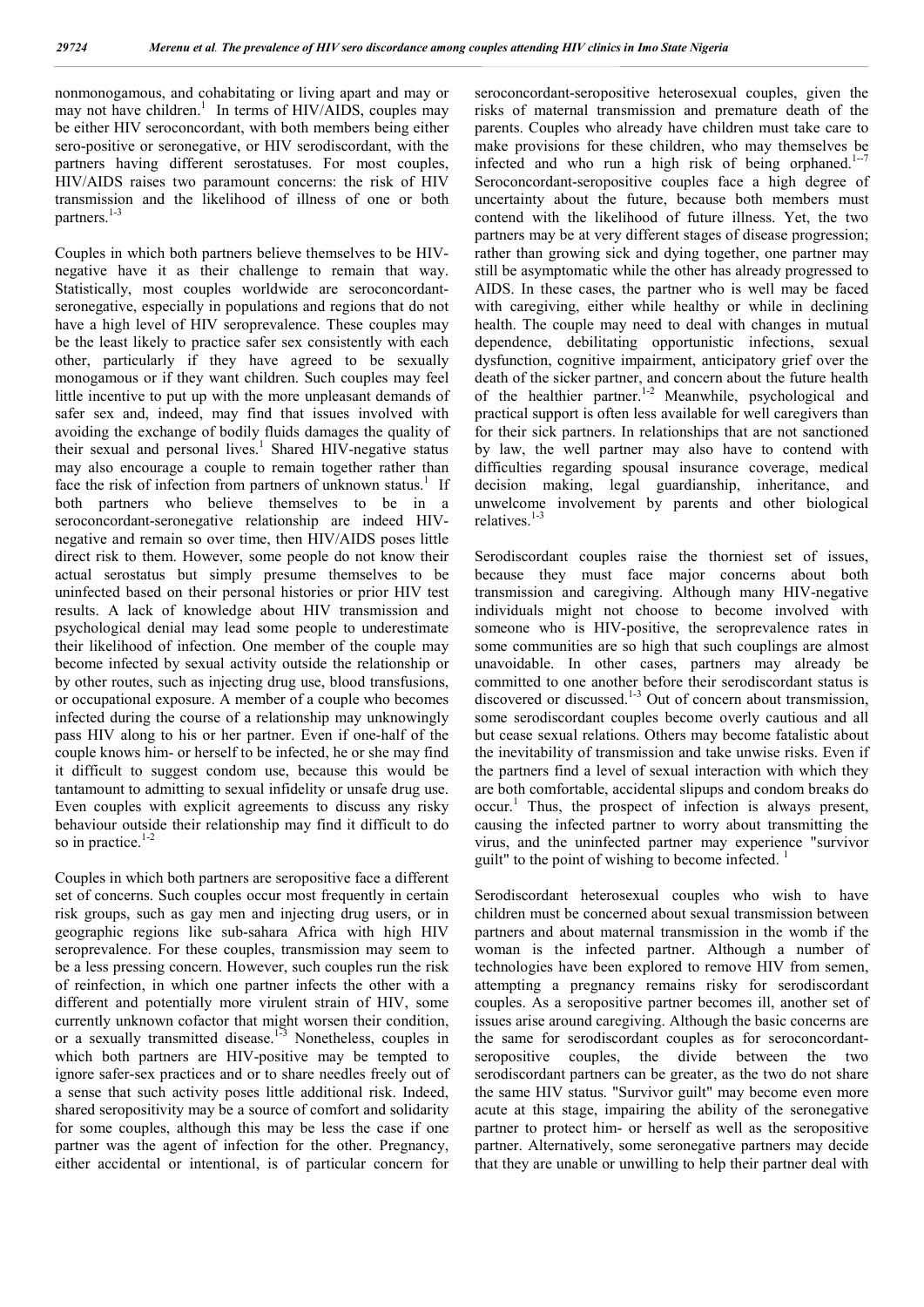severe illness and abandon the partner to care for him- or hersel $f<sup>1</sup>$ 

### **METHODS**

**Study population**: Study population included all HIV couples attending HIV clinics at the two hospitals of interest: Imo State University Teaching Hospital Orlu and Holy Rosary Emekukwu from 2009-2012.

**Study design:** A retrospective descriptive study

**Sampling technique:** Sampling frame, all couples attending HIV clinics in the two hospitals within the chosen time frame. Sample, all serodiscordant couples attending HIV clinic of : Imo State University Teaching Hospital and Holy Rosary Emekuku from 2009 -2012

**Data collection**: A pro forma was used to collect relevant data from the clinic records of all the serodiscordant couples.

**Data analysis:** Data was analyzed using computer software, SPSS 15.0 for windows (Inc., Chicago, USA, 2001), at a statistical significance level of 0.05.

**Ethical consideration:** Approval was obtained from the ethical committee of Imo State University Teaching Hospital, Orlu.

**Competing interests:** Authors have declared that there are no competing interests.

**Authors' contributions:** Merenu IA, Diwe KC and Emereole CO designed the study. Merenu IA wrote the manuscript and all the authors read and approved the final version of the manuscript.

**Acknowledgement:** Special thanks to Nwoko JO and Okoro CM for data collection and the management and records clerks of the two hospitals.

#### **RESULTS**

Of the 630 couples seen in the clinics over a period of 4years, 228 were serodiscordant giving a prevalence rate of 36.19%.

The socio-demographic data (Table 1) of the two studied hospitals in Imo State showed: age range 40 -49 years had the highest number of HIV serodiscordance with a frequency of 28.94% and the least was found in the age group 20-29years with a frequency of 19.73%. The mean age of patients was 40.5years.Serodiscordance was found to be commoner among females with a prevalence of 25.24% against male who had prevalence of 10.95%.The prevalence was statistically significantly higher in females with P value  $\leq 0.0001$ , Chisquare statistic (with Yates correction) =  $69.482$ , Odds ratio= 5.310, 95% Confidence Interval: 3.561 to 7.919 (using the approximation of Woolf). No professionals were identified in the list but traders made up the highest with a frequency of 39.91%. A great number of the serodiscordant couples 172(75.44%) lived in the rural areas those who lived in urban areas were 56(24.56%). This was statistically significant

finding P value < 0.0001, Chi-square statistic (with Yates correction) =  $116.01$ , Odds ratio=  $9.434$ ,  $95\%$  Confidence Interval: 6.158 to 14.452 (using the approximation of Woolf.) The majority of serodiscordant couples (54.82%) had only primary education. Only a few couples 3.95%. had tertiary education.

#### **Table 1. Socio –Demographic Characteristic**

| Age $(n=228)$       | Number    | Percentage |
|---------------------|-----------|------------|
| 20-29years          | 45        | 19.73      |
| $30-39$ years       | 59        | 25.88      |
| 40-49 years         | 66        | 28.94      |
| 750years            | 58        | 25.43      |
| Mean age            | 40.5      |            |
| $-Sex$              | $(n=228)$ |            |
| Female              | 159       | 69.73      |
| Male                | 69        | 30.26      |
| -Occupation         | $(n=228)$ |            |
| Trader              | 91        | 39.91      |
| Farmer              | 35        | 15.35      |
| Artisan             | 12        | 5.26       |
| Teacher             | 14        | 6.14       |
| Civil servant       | 15        | 6.57       |
| Diver               | 17        | 7.45       |
| House wife          | 44        | 19.29      |
| Professionals       | $\theta$  | $0\%$      |
| -Place of domicile  | $(n=228)$ |            |
| Rural               | 172       | 75.44      |
| Urban               | 56        | 25.58      |
| -Level of Education | $(n=228)$ |            |
| Primary             | 125       | 54.82      |
| Secondary           | 94        | 41.23      |
| Tertiary            | 9         | 3.95       |
| No formal Education | 0         | 0          |

**Table 2. showing symptoms at presentation, duration of diagnosis, setting of diagnosis and method of diagnosis**

| Symptoms at presentation  | Number   | Frequency |
|---------------------------|----------|-----------|
| Persistent fever          | 101      | 44.29     |
| Severe weight loss        | 48       | 20.05     |
| Body rash                 | 11       | 4.82      |
| Severe Diarrhea           | 17       | 7.45      |
| Others                    | 24       | 10.52     |
| Multiple symptoms         | 27       | 11.84     |
| Method of Diagnosis       |          |           |
| Rapid                     | 210      | 88.15     |
| Elisa                     | 27       | 11.84     |
| Western blot              | 0        | 0         |
| <b>DNA PCR</b>            | $\theta$ | 0         |
| RNA PCR                   | $\Omega$ | $\Omega$  |
| -Duration of Diagnosis    |          |           |
| 1-2years                  | 83       | 36.40     |
| 3-4 years                 | 80       | 35.08     |
| 5years                    | 20       | 8.77      |
| $<$ 5 years               | 45       | 19.73     |
| Mean = $3$ years          |          |           |
| -Where Diagnosis was made |          |           |
| ANC                       | $36-$    | 15.78     |
| Screening                 | 47       | 20.61     |
| Clinic attendance         | 120      | 52.63     |
| Others                    | 25       | 10.96     |

Table 2, shows symptoms at presentation, duration of diagnosis, where diagnosis was made and method of diagnosis. The commonest symptom at presentation was persistent fever 44.29%,) while the least common symptom was rash (20.05%). About 11.84% of the patients presented with more than one symptom. The commonest method of diagnosis was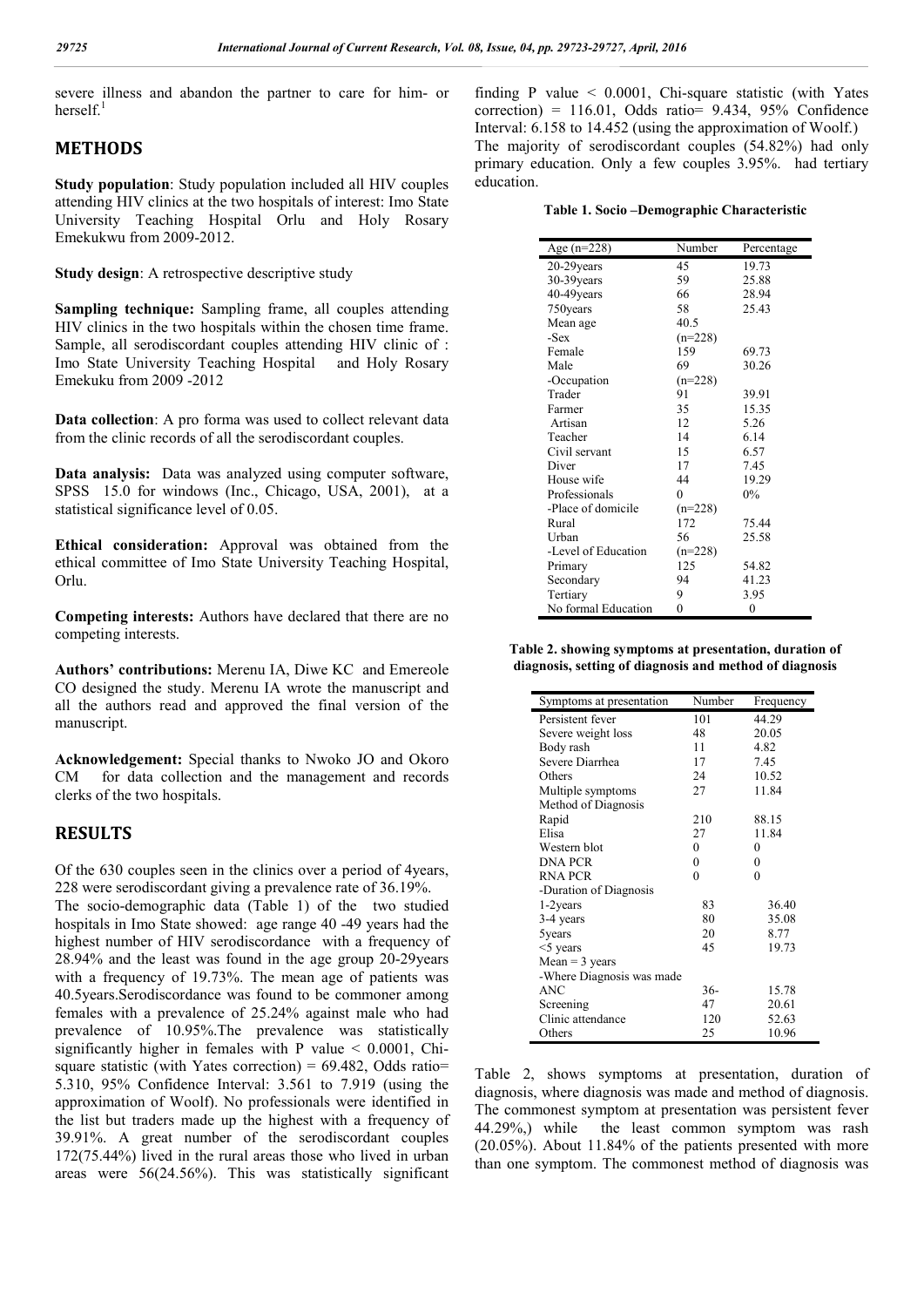rapid test kit (88.15%). A large number of patients (36.40%) were diagnosed 2 years prior to this study while fewer number of patients were diagnosed in the past 5 years (8.77%) Most of the diagnosis were made during visit to medical clinics (52.63%) while a few others (10.96%) were discovered as they presented for blood donations or during preparation for surgery. The prevalence of HIV serodiscordance by gender (Table 3), showed that females had the higher prevalence of serdiscordance (25.24%) than males, 10.95%. Prevalence of HIV Serdiscordance by Age (Table 4) showed highest prevalence of HIV serodiscordance among the age range 20- 29 years  $(44.11\%)$  while the lowest was in patients  $>50$  years  $(34.52\%)$ .

symptom at presentation were persistent fever while few patients presented with combination of symptoms like fever, weight loss and headache. This may be the causes of late presentation and commencement of antiretroviral drugs as these symptoms can also be seen in many other systemic diseases. The pattern of presentation also explains where most of the patients were diagnosed as they presented for medical treatment in the general out patient departments (GOPD). Some other patients never had any symptom and were only discovered during routine antenatal tests and some others in the process of trying to donate blood. A great number of patients were diagnosed in the past 2 years probably due to increasing awareness of HIV infection in the population.

**Table 3. Prevalence of HIV serodiscordance by Gender**

| Gender | Number of couples With HIV | Number of seroiscordants | % prevalence |
|--------|----------------------------|--------------------------|--------------|
| Male   | 630                        | 69                       | $10.95\%$    |
| Female | 630                        | 159                      | 25.24        |
| Total  | 630                        | 228                      | 36.19        |

| Table 4. Prevalence of HIV Serdiscordance by Age |  |  |
|--------------------------------------------------|--|--|
|--------------------------------------------------|--|--|

| Age   | Couples with HIV | Serdiscordant couples. | % Prevalence |
|-------|------------------|------------------------|--------------|
| 20-29 | 102              | 45                     | 44.11        |
| 30-39 | 170              | 59                     | 34.71        |
| 40-49 | 190              | 66                     | 34.74        |
| >50   | 630              | 228                    | 36.19        |

### **DISCUSSION**

The socio-demographic data shows that most of the patients were of the age group of 40-49 years with a mean age of 40.5 years. This was not consistent with study by CI Akani et al<sup>6</sup>

Where the age range was found to be 21-30years. This difference may be as a result of different methods used, the setting of study and the number of patients studied. Trading was found to have the highest prevalence as the occupation of patients (39.91%) while the lowest prevalence was in professionals, teachers and civil servants. This is not unexpected because of the fact that ignorance or low level of education and poverty can increase the chances of HIV infection. The highest level of education of most patients was primary school (54.82%) while the lowest was tertiary education (3.95%). Most of the patients lived in the rural areas where the risk of HIV infection as a result of ignorance and poverty is high.

The serodiscordace prevalence in this study was 36.19% whilst some researchers had  $52\%$ ,  $^{6}$   $38.7\%$ ,  $^{7}$   $16\%$ ,  $^{8}$  and  $54.7\%$ . Serodiscordance was found to be higher among females 159/228(69.73%) compared to males 69/228 (30.26%). This is in keeping with the study by CI Akani et  $al<sup>6</sup>$  where females accounted for the highest infection burden 32/52 (61.5%) compared to males 20/52 (38.5%) among those HIV-infected in sero-discordant relationship This may be as a result of early sexual debut of women, low social status of women, inability to negotiate safe sex by women, poverty of women, extramarital affairs, alcoholism, viral subtype, age and duration of marriage were seen as independent behavioural and sexual risk factors for HIV infection among spouses that were infected in serodiscordant relationships<sup>6</sup>. The commonest

#### **Conclusion and recommendations**

Females are more vulnerable to infection among discordant couples. We recommend risk-reduction behavior, empowerment of vulnerable groups, effective life planning skills as well as behavioral change among couples. Early partner testing and notification can avert seroconversion, hence properly designed and mainstreamed interventions that target serodiscordant couples are essential. Religious leaders in churches and Mosques must advise their adherents on the virtue of premarital HIV tests to avoid the pain of HIVserodiscordance.

### **REFERENCES**

- 1. Couples By Raymond A. Smith 1998 accessed 17 February 2016
- 2. Remien, R. H., A. Carballo-Diéguez, and G. Wagner, "Intimacy and Sexual Risk Behavior in Serodiscordant Male Couples," AIDS Care 7:4 (1995), pp. 429-438<sup>1</sup>
- 3. The Encyclopedia of AIDS: A Social, Political, Cultural, and Scientific Record of the HIV Epidemic, Raymond A. Smith, Editor.
- 4. Amobi Andrew Onovo, Iboro Ekpo Nta, Aaron Anyebe Onah, Chukwuemeka Arinze Okolo, Ahmad Aliyu, Patrick Dakum, Akinyemi Olumuyiwa Atobatele, Pamela Gado. Partner HIV serostatus disclosure and determinants of serodiscordance among prevention of mother to child transmission clients in Nigeria. Journal, BMC Public Health December 2015, 15:827
- 5. Ezeama CO, Eleje GU, Okonkwo T, Ikechebelu JI. Partner human immunodeficiency virus sero-discordance in Nnewi, Nigeria. *J HIV Hum Reprod* 2014;2:2-7